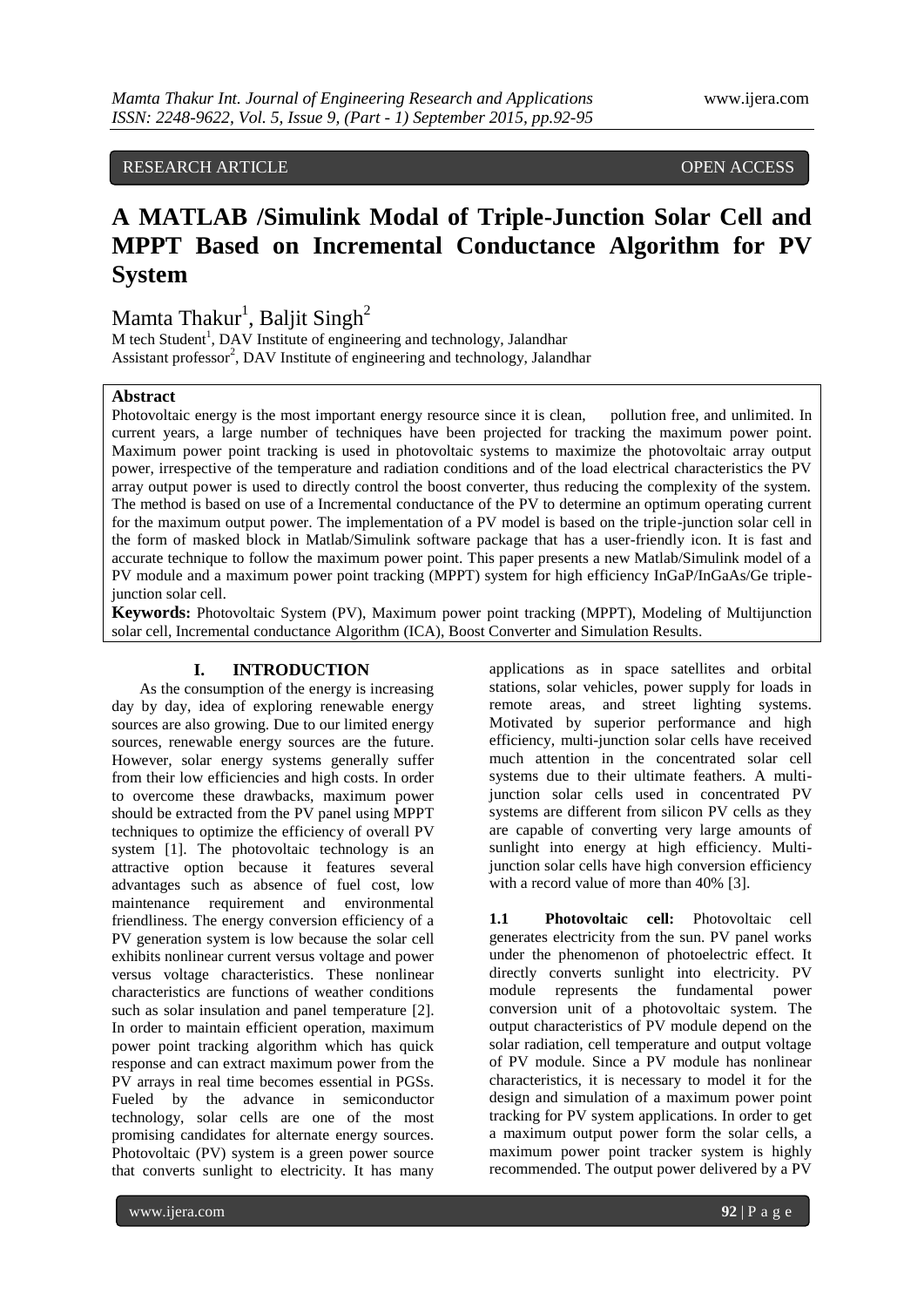module can be maximized using MPPT control system. It consists of a power conditioner to interface the PV output to the load, and a control unit, which drives the power conditioner for extracting the maximum power from a PV array .The PV model based on a multi-junction solar cell is implement in the Matlab/ Simulink software package in the same way of Matlab block libraries or other component-based electronics simulation Software packages [4][5].



Fig 1. Equivalent circuit modal of triple junction solar cell modal

**1.2 Triple junction solar cell:** Investigational procedures face greater challenges when more materials to be added on the sandwich stack. Based on data of lattice constant for IIIeV semiconductor material, it has seen that AlAs, GaAs, and Ge are matched on its lattice constant. Because of that these materials are able to be grown with less strain. Their band gap variation is also quite wide to perform a great absorption. Therefore, they can be used on the process of making the MJSC. However, the researchers stated that the band gap variation is not showing the satisfactory choice. Therefore, AlAs is considered having too high bandgap energy and can be substituted by InGaP. Because of that a 3 junctions solar cell designed by stacking InGaP, GaAs, and Ge all together with statistic as shown in . This is simply similar with the first double cell experiment but with addition of germanium. Option on choosing the Ge as third layer is not just by it is lattice and band gap matched with the other two, but its characteristic is

similar with the silicon. Purified germanium can appear close to elemental silicon [6][7].

**1.3 Modeling in Matlab Simulink:** Based on those theory and equations, the model of a MJSC is created by MATLAB/Simulink. Extraction result from MATLAB/Simulink Based on the Simulink models, tandem cell performance can be plotted in terms of generated power and voltage. In order to create a better comparison method, several results/plotted graphs are compared. As result, the MJSC is able to generate more energy than the conventional single cell.



**Fig. 2** Basic modal of triple junction solar cell



**Fig 3.** Subsystem of triple junction solar cell simulink modal for photovoltaic system

#### **1.4 Incremental conductance method:**

In incremental conductance method the array terminal voltage is always adjusted according to the MPP voltage it is based on the incremental and instantaneous conductance of the PV module.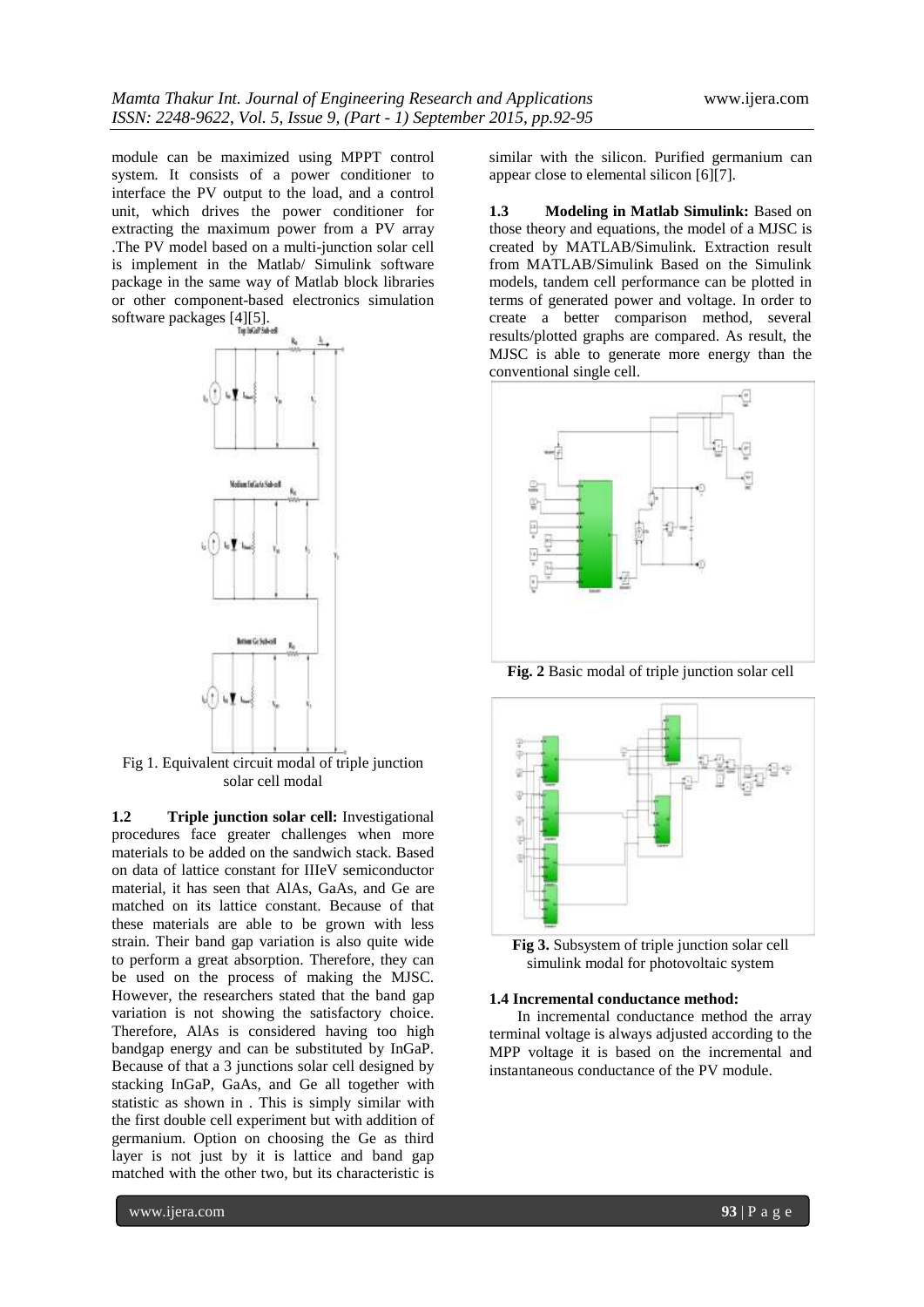#### **Incremental Conductance MPPT**



Fig 4. Basic idea of incremental conductance method on a P-V Curve of solar module

Fig 4.shows that the slope of the P-V array power curve is zero at The MPP, increasing on the left of the MPP and decreasing on the Right hand side of the

MPP. The basic equations of this method are as follows.

 $dIdV = - IVAt MPP$ 

 $dIdV$  > - IVLeft of MPP

 $dIdV < - IV$ Right of MPP

Where I and V are P-V array output current and voltage respectively. The left hand side of equations represents incremental conductance of P-V module and the right hand side represents the instantaneous conductance. When the ratio of change in output conductance is equal to the negative output conductance, the solar array will operate at the maximum power point.

#### **1.5 Incremental Conductance MPPT Algorithm:**

This method exploits the assumption of the ratio of change in output conductance is equal to the negative output Conductance Instantaneous conductance. We have,

$$
P = V I
$$

Applying the chain rule for the derivative of products yields to

 $\partial P/\partial V = [\partial (VI)]/\partial V$ 

At MPP, as ∂P/∂V=0

The above equation could be written in terms of array voltage V and array current I as  $\partial I/\partial V = -I/V$ (9)

The MPPT regulates the PWM control signal of the  $dc - to - dc$  boost converter until the condition:  $(\partial I/\partial V) + (I/V) = 0$  is satisfied. In this method the peak power of the module lies at above 98% of its incremental conductance.



Fig 5.Matlab simulink modal of incremental conductance

## **1.6 Flow chart of incremental conductance:**





Fig 6. Matlab Simulink modal of MPPT using incremental conductance with multi junction solar cell.

## **II. Simulation results**

Simulation of solar PV module in MATLAB/Simulink The model of triple-junction solar cell is implemented in the MATLAB/Simulink as shown Fig 6. The proposed